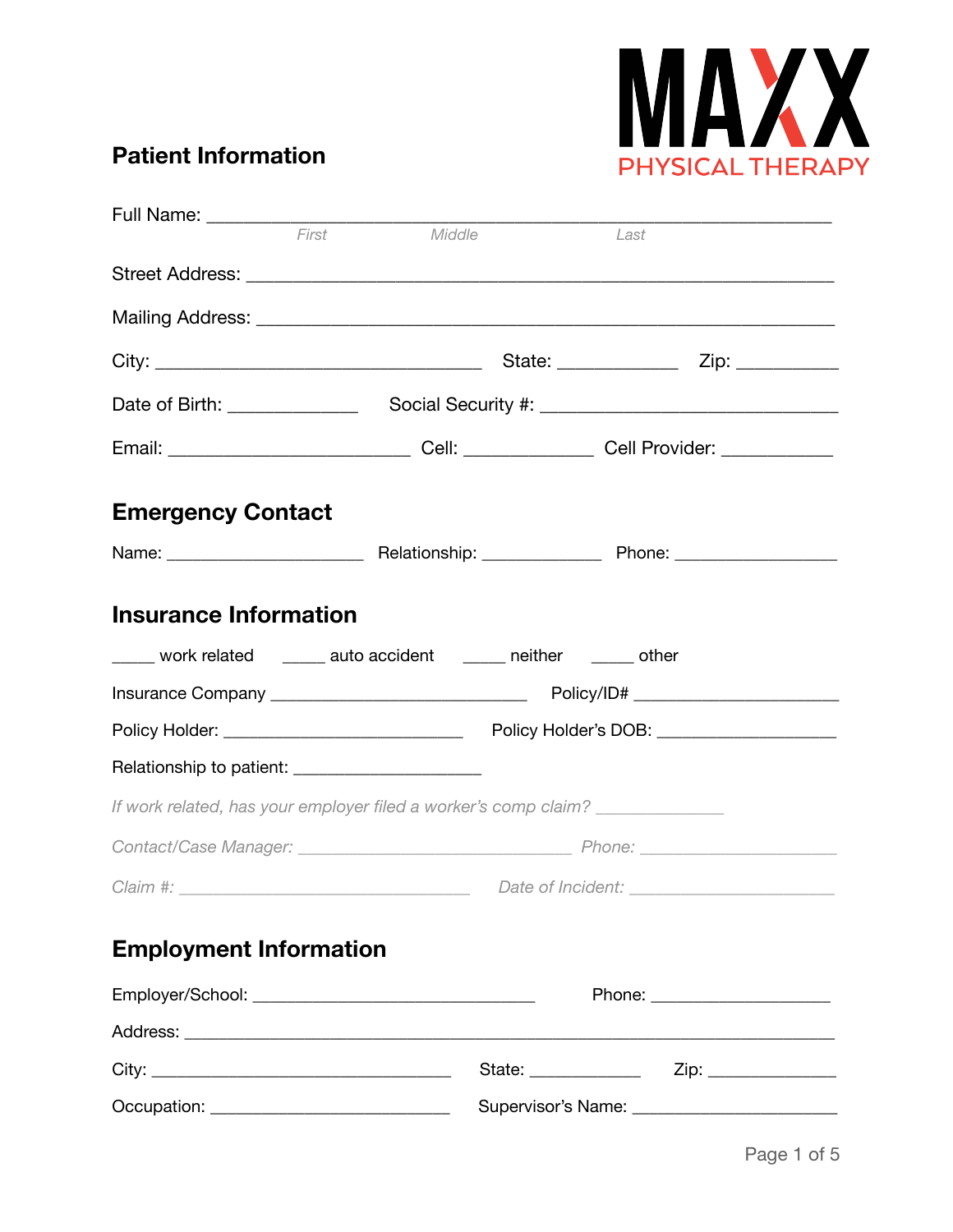# **Medical History Evaluation**



|                                                                          | Date: ____________       |
|--------------------------------------------------------------------------|--------------------------|
|                                                                          |                          |
|                                                                          |                          |
|                                                                          |                          |
| Have you had any other types of services for this injury/episode: YES NO |                          |
|                                                                          |                          |
| Did you have surgery for this injury? YES NO                             |                          |
|                                                                          | Date: <u>Date: Date:</u> |
|                                                                          |                          |

#### Do you now have or have you ever had any of the following?

|                                  | Yes | No |                                  | Yes | No |
|----------------------------------|-----|----|----------------------------------|-----|----|
| Asthma, Bronchitis, or Emphysema |     |    | Weakness                         |     |    |
| Shortness of Breath/Chest Pain   |     |    | If so, where?                    |     |    |
| Coronary Heart Disease or Angina |     |    | Numbness / tingling              |     |    |
| Do you have a pacemaker          |     |    | Dizziness / faintness            |     |    |
| <b>High Blood Pressure</b>       |     |    | Hernia                           |     |    |
| Heart Attach / Surgery           |     |    | <b>Varicose Veins</b>            |     |    |
| Stroke / TIA                     |     |    | Allergies                        |     |    |
| Blood Clot / Emboli              |     |    | Joint Replacement                |     |    |
| Epilepsy / Seizures              |     |    | Neck Injury/Surgery              |     |    |
| Thyroid Trouble / Goiter         |     |    | Shoulder Injury/Surgery          |     |    |
| Anemia                           |     |    | Elbow Injury/Surgery             |     |    |
| <b>Infectious Disease</b>        |     |    | Back Injury/Surgery              |     |    |
| <b>Diabetes</b>                  |     |    | Knee Injury/Surgery              |     |    |
| Cancer/Chemotherapy/Radiation    |     |    | Leg/Foot Injury/Surgery          |     |    |
|                                  |     |    |                                  |     |    |
| Arthritis/Swollen Joints         |     |    | Any Pins or Metal Implants       |     |    |
| Osteoporosis                     |     |    | Are You Pregnant?                |     |    |
| Gout                             |     |    | <b>Sleeping Problems</b>         |     |    |
| Emotional/Psychological Problems |     |    | <b>Bowel or Bladder Problems</b> |     |    |
| How much do you smoke?           |     |    | Severe/Frequent Headaches ___    |     |    |
| How much alcohol do you consume? |     |    | Vision or Hearing Difficulties   |     |    |

List any other information that would assist us in your care: \_\_\_\_\_\_\_\_\_\_\_\_\_\_\_\_\_\_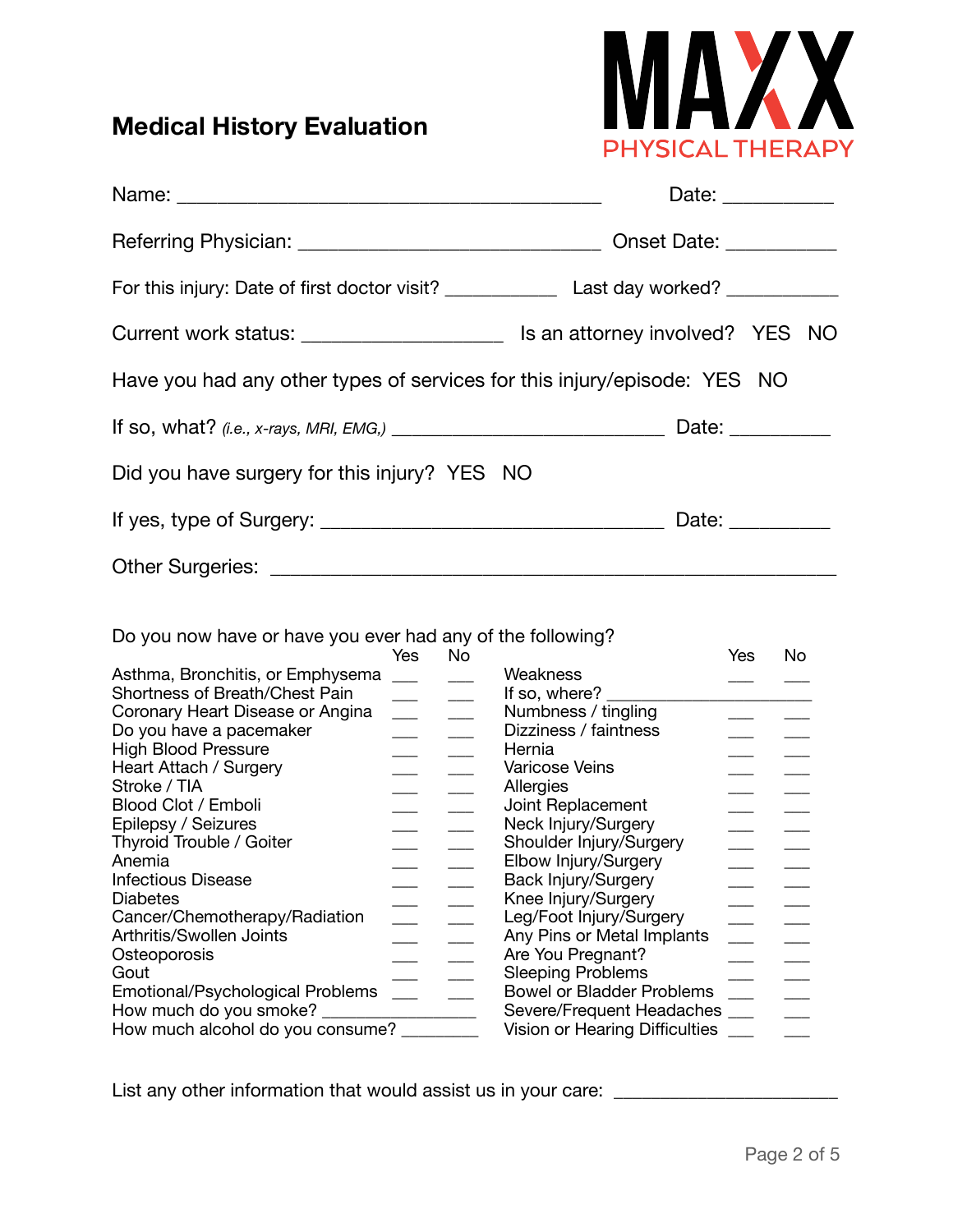

# **Medication List**

| <b>Medicine</b> | <b>Dosage</b> | Frequency |
|-----------------|---------------|-----------|
|                 |               |           |
|                 |               |           |
|                 |               |           |
|                 |               |           |
|                 |               |           |
|                 |               |           |
|                 |               |           |
|                 |               |           |
|                 |               |           |
|                 |               |           |
|                 |               |           |
|                 |               |           |
|                 |               |           |
|                 |               |           |
|                 |               |           |
|                 |               |           |
|                 |               |           |
|                 |               |           |
|                 |               |           |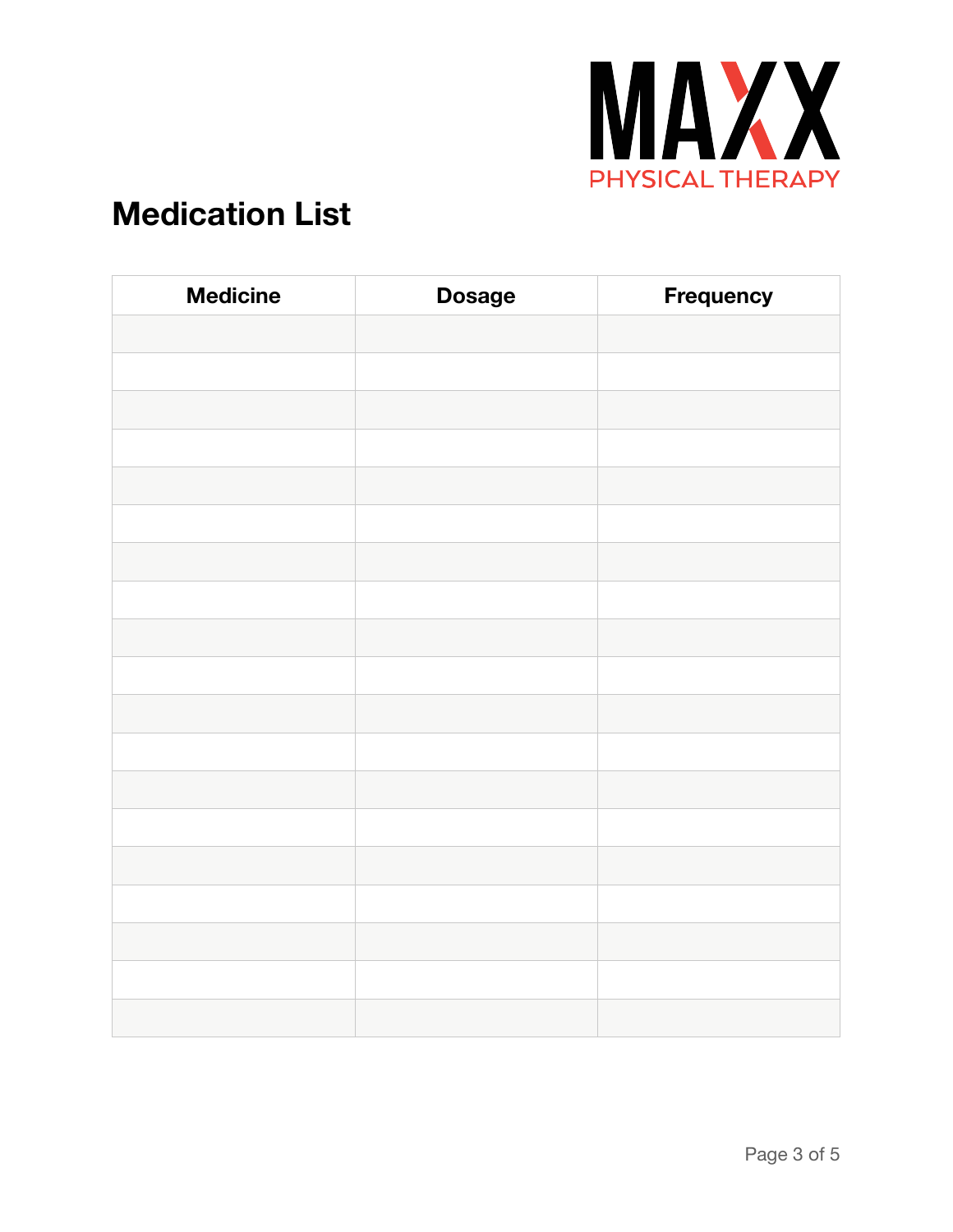

#### **Patient Name:**

## **Consent for Evaluation and Treatment:**

I hereby give permission for treatment and evaluation as well as therapy that was ordered by my physician.

### **Authorization to pay for Services:**

I hereby authorize payment directly to my insurance and otherwise payable to the undersigned, but not to exceed therapy's regular charge for this service upon completion of a physical therapy session.

## **Agreement of Insurance Coverage:**

I understand that if MAXX Physical Therapy does not accept my insurance I will be responsible for payments made directly to MAXX Physical Therapy in the form of out of network coverage or co-pay expenses. If my insurance denies payment to MAXX Physical Therapy, I understand that I will be responsible for payments or charges not covered by my insurance.

## **HIPPA Agreement/ Authorization to release Information:**

By signing this form, I agree to authorize MAXX Physical Therapy to disclose confidential health information to include(name, address, SS#, employer, date of birth, relative's names, phone/fax e-mail address, Medical record #, Account #) any necessary information related to my financial records or medical records anyone involved in my care or by those with the appropriate need to do so, such as insurance, physician or other healthcare professionals.

|                                                                                  | Date: __________    |
|----------------------------------------------------------------------------------|---------------------|
| Parent/Guardian (if under 18):                                                   | Date: Date:         |
| Staff/Title:<br><u> 2001 - Jan Barnett, president eta politikaria (h. 1878).</u> | Date: $\frac{1}{2}$ |